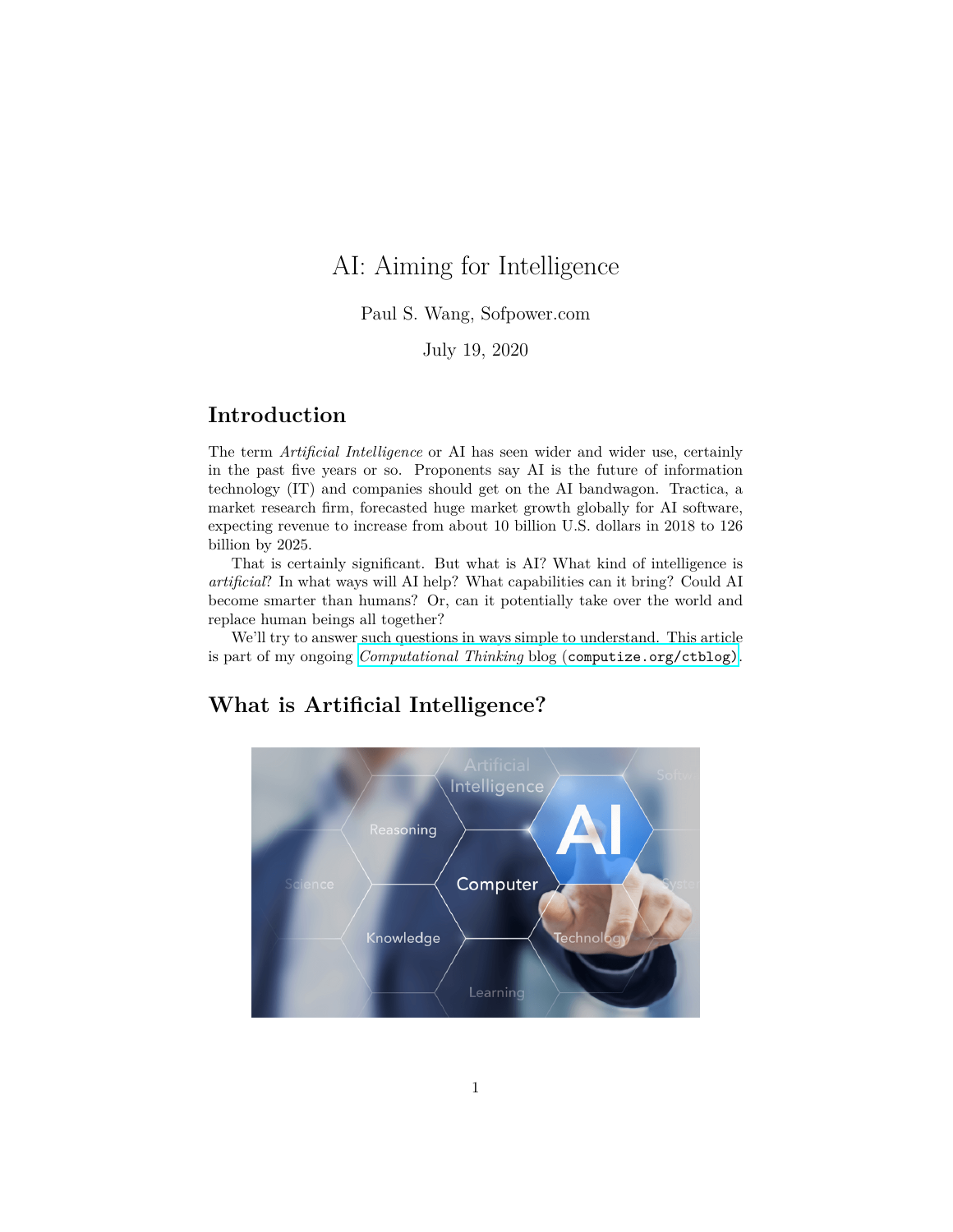The word *intelligence* here refers to the ability to acquire and apply knowledge and skills. Intelligence is usually ascribed to human beings exclusively. But some animals are also intelligent. Dogs, for example, can learn to perform important tasks that humans can't even come close. Basically, the goal of artificial intelligence is to create man-made intelligent machines.

As the field of AI research and development advances, the meaning of the term AI has evolved. In practice, today AI usually refers to "*a computer system's ability to exhibit some kind of smartness*." A little history can shed more light on AI.

#### **A Brief History of Artificial Intelligence**

Of course, when we talk about intelligence we mean mental capacity and acumen, not information gathered by security agencies. As such, intelligence is not absolute but relative to some chosen baseline for comparison. Thus, natural intelligence is not easy to define and subject to different interpretations. Defining *artificial*, man-made or manufactured, intelligence then would be an even harder problem.

Alan Turing, the father of modern computer science, published a landmark paper in 1950 where he speculated about the possibility of creating machines that think. Because "thinking" is hard to define, he devised a test known as the *Turing Test*. Basically, if a machine can interact with a human via a teleprinter and make the person think another person is at the other end then it was reasonable to say that the machine was "thinking". Turing went on to argue convincingly that a "thinking machine" was at least plausible. The Turing Test was the first serious proposal in the philosophy of artificial intelligence.

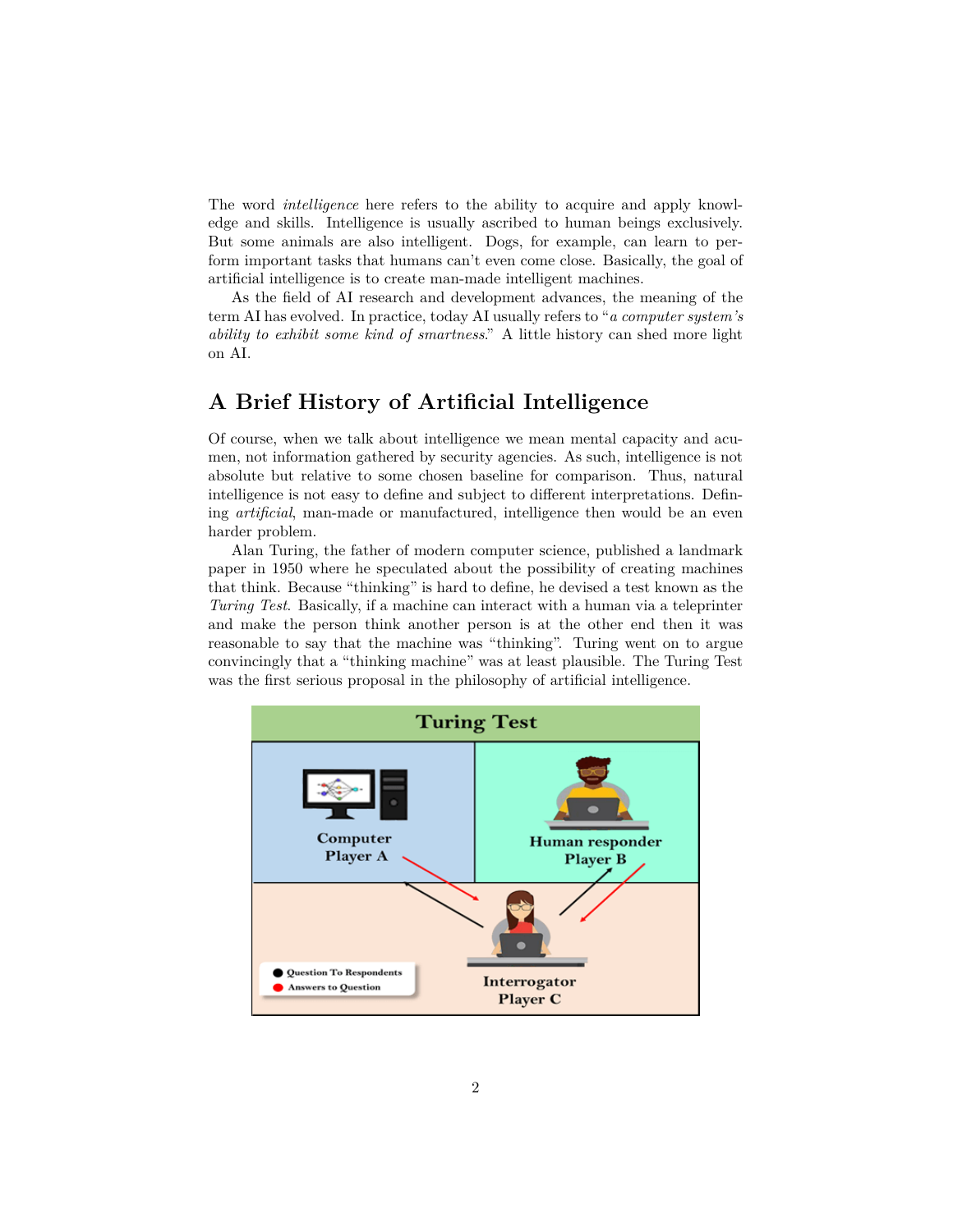John McCarthy, one of its founding fathers, coined the term "Artificial Intelligence" in 1955, and organized the famous *Dartmouth Summer Research Project on Artificial Intelligence* in 1956. This meeting started AI as a field of research. McCarthy defines AI as "the science and engineering of making intelligent machines, especially intelligent computer programs." And in this context, he defines ingelligence as "the computational part of the ability to achieve goals in the world."

Henceforth, AI R&D endeavored to create systems that demonstrate their intelligence.

An early system *ELIZA* was created by Joseph Weizenbaum at the MIT AI Lab in 1966. ELIZA is a program that can carry on a conversation with a person by using simple rules and patterns. For example, if a user typed "I am not feeling well." ELIZA might display "Why are you not feeling well?" Or if the user cursed, ELIZA might respond "Did your parents teach you such talk?" It is an attempt to pass the Turing Test without the computer really understanding what's being said. The question has become "If passing (or nearly passing) the Turing Test is not enough, what does a program have to do to be considered intelligent?"

Next, programs that can play games were developed. Afterall, if a machine can play a game with a person and come close or even win then that machine is surely thinking or has intelligence. Such efforts include MIT's Greenblatt Chess playing system (1969), IBM's Jeopardy! (TV game show) winning system Deep Blue (2011), and DeepMind Technologies' AlphaGo (2016) which triumphed over the best human Go players in the world.



Yet, people ascribe these impressive performances to the raw speed and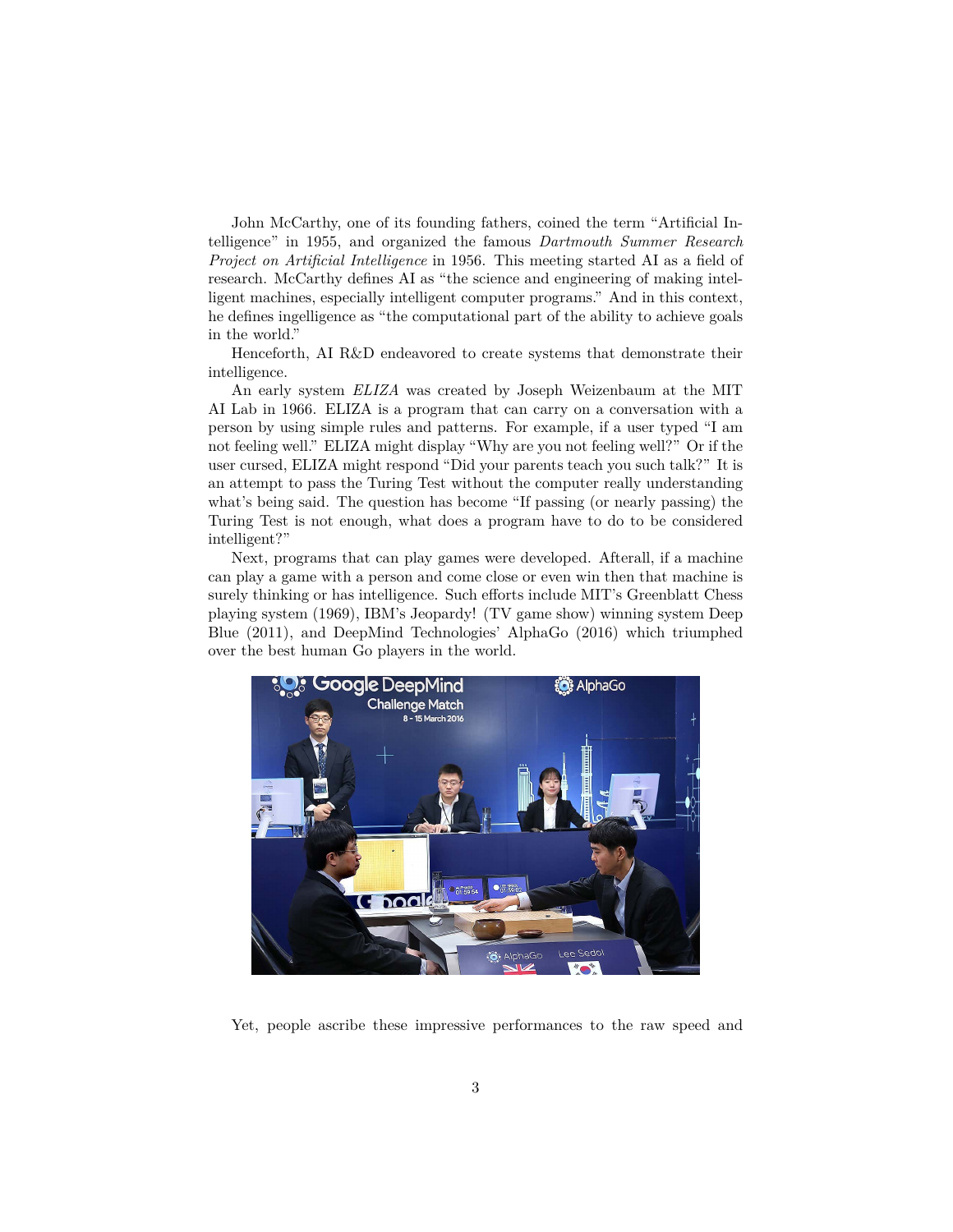data processing powers of modern computers rather than intelligence. Take action video games for example, does anyone really believe s/he can win against the computer? But that's not because it is smarter. Certainly, no one thinks Blackjack machines intelligent even when it can replace real dealers.

The more capable and wonderful computer system become, the more people realize that they are still just great programs, instead of possessing intelligence.

#### **AI Systems in Practice**

Proving man-made intelligence aside, attempts and efforts to build "intelligent machines" have led to many useful programming principles, techniques, paradigms as well as hardware devices. Their use resulted in many practical applications that enrich our lives as well as the field of AI.

In the early days, the MIT AI Lab (now MIT CSAIL) experimented with automatically balancing an inverted pendulum to simulate a child balancing a broomstick on an open palm. Much later, in 2001, the Segway HT, a twowheeled, self-balancing personal transporter was invented and brought to market. It was a revolutionary riding device after the bicycle. Unfortunately, for various financial and safety reasons, it was not a commercial success.



Personal assistant apps, such as Google Assistant, Alexa, and Siri, use speech technologies to hear and execute user commands and to give verbal answers. They understand a given set of commands and can't really converse with the user. Pandora, Netflix, and Amazon Video can recommend songs or shows based on user experience and preference. Recommendations become better with time due to data accumulation. Google's *Nest* thermostat "learns" from your temperature preferences, activity schedule, and changes you make to the thermostat settings to adjust temperature automatically in order to save energy and keep your smart home comfortable.

Google Translate can translate words, phrases, sentences and even paragraphs from one language to another, among around 100 languages. It can even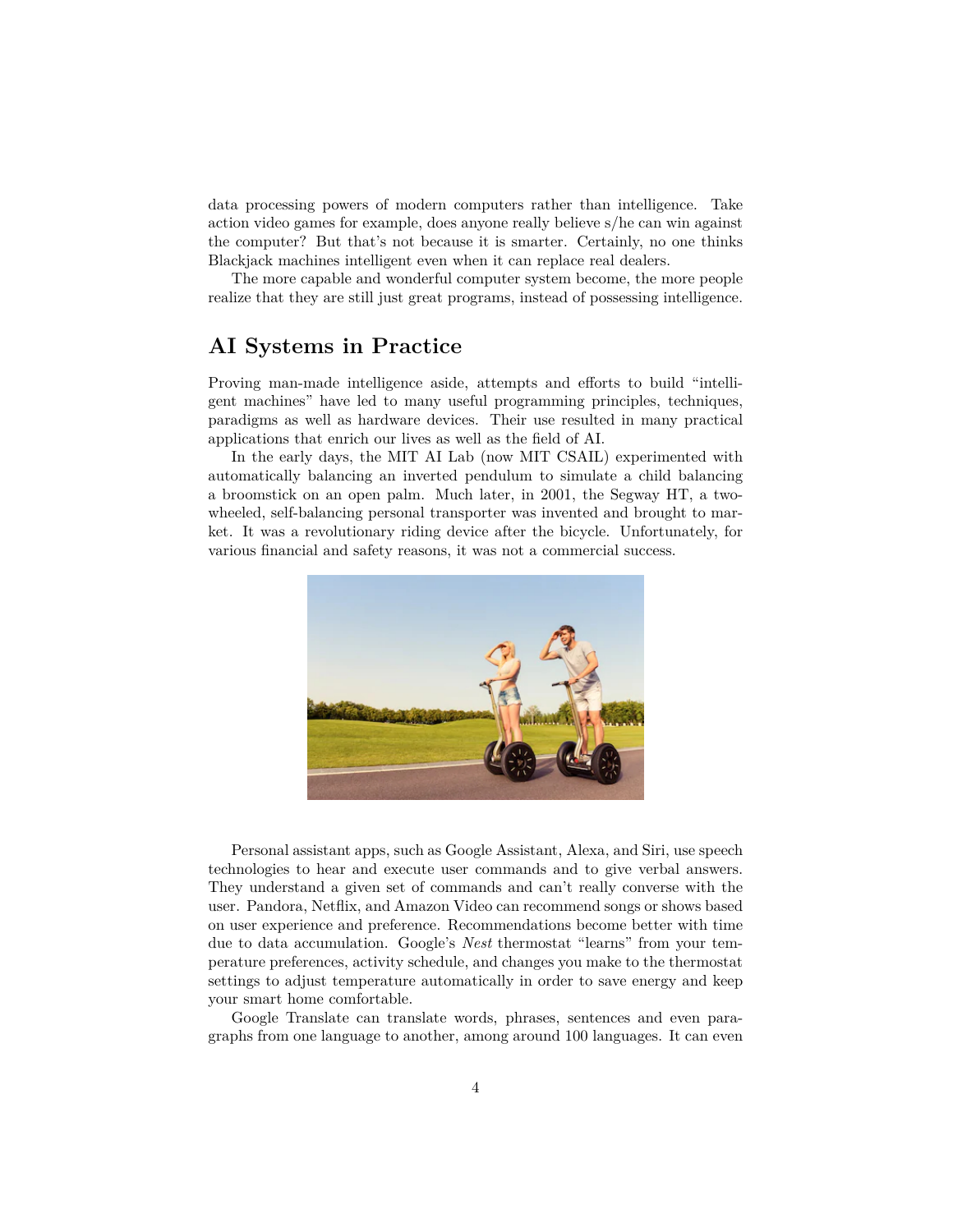make pronunciations. You can use it from any Web browser for free. Even though some translations are inaccurate, mistaken, or even ridiculous, the tool can be very useful when dealing with foreign languages or as an aid for translation related work. It also gathers user feedback and corrections to improve its database.

These are just a few examples of many such AI programs.

### **Learning and Data Mining**

Even though the path to AI is still long and uncertain, many useful programming techniques have been devised along the way that greatly enhance the capabilities and smartness of programs.

One such technique is *learning*—An application is so organized that it can receive training, automatically customize itself, or make improvements by analyzing its past successes and failures. The AI term "learning" is used even though such program behaviors are a far cry from human or even animal learning. In other words, learning in AI programs refers to "making self improvements in performing predefined tasks through experience". It has little to do with the general ability of learning in creatures.

Another technique is *data mining*—An application will gather or be fed large amounts of data, such as "who visits what websites" or "scenes and situations encountered by an automobile driver". Statistical analyses are performed on the data to find insights or hidden correlations. Results mined from the mountains of data can often be surprising or revealing.

An interesting story can illustrate the basic idea. In 1992, a well-known retailer had its sales data analyzed and a correlation between beer and diapers was found, not by sophisticated data mining but just simple data queries. This means placing beer and diapers together on shelves can increase sales of both items.

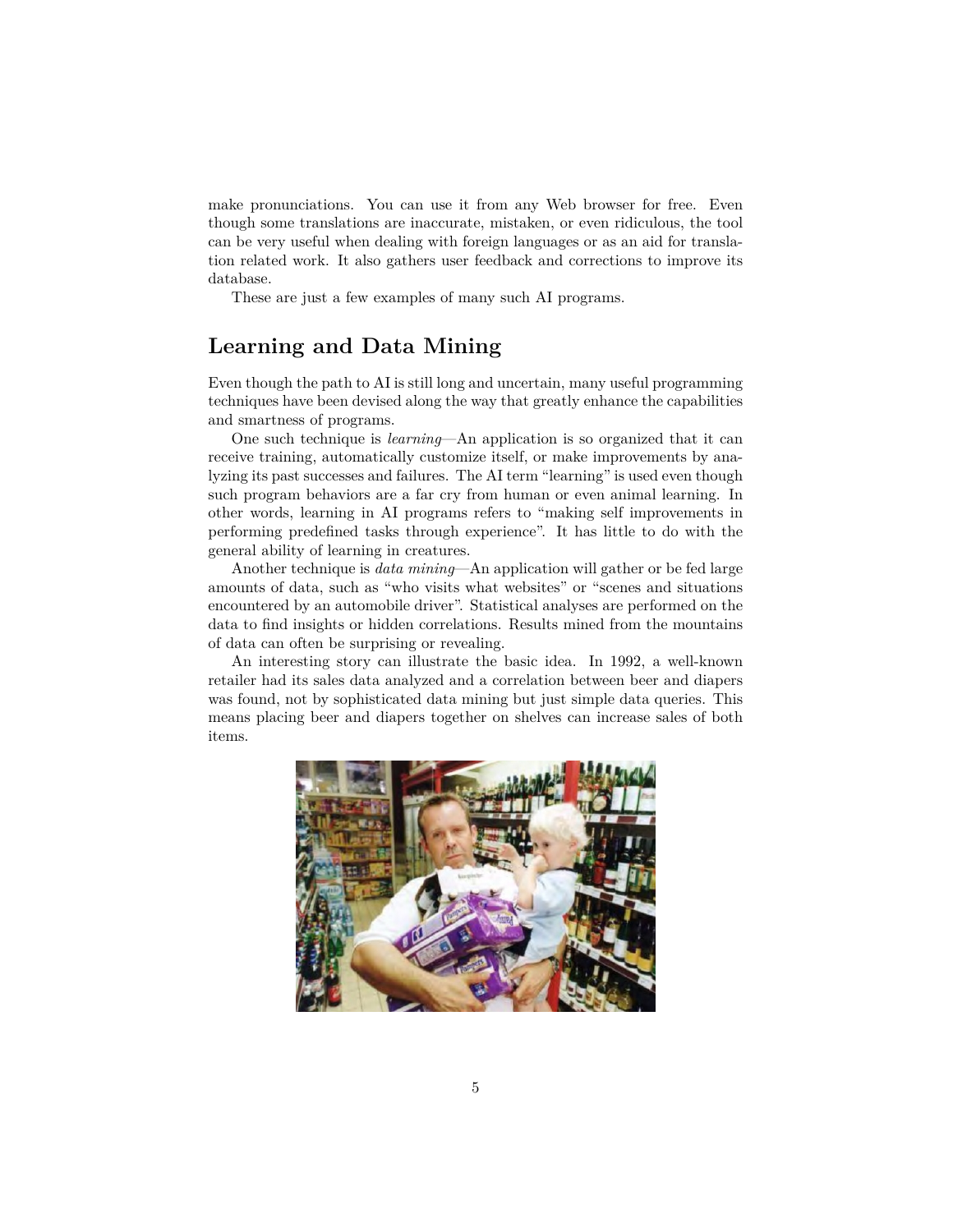Extracting useful information from *big data*, such as all phone calls intercepted in thirty days, has been a well-known technique for intelligence gathering by security agencies. Today, collecting and quickly processing large amounts of data to provide insight or gain effectiveness has become a major trend in AI.

These are just two examples of many AI programming techniques in use today. AI is being applied in all kinds of areas including marketing, manufacturing, banking/finance, agriculture, health care, image processing, security, self-driving vehicles, and many more.

#### **Changing Context**

The meaning of the term AI becomes difficult to pinpoint because it has a very complicated philosophical context that has never been generally agreed upon and that has been shifting with time and technology. It is almost as if when an AI program has clearly succeed in a task, such as winning the Go game, we see how it's done and say "that's not intelligent, its just following rules this way or that way." It is against this shifting context we interpret the success/failure of AI projects.

In *Computational Thinking* (CT) an important concept is *context* because in computing the ability to switch context is paramount. For example, when a computer pauses one program to resume another the CPU undergoes a *context switch* to restore the saved state of the target program in order to resume running it. This happens all the time when we use computers, moving from editing a document to surfing the Web for example.

Even within the same program, the same bit pattern is subject to different interpretations depending on its *data type*, i.e. its context.

| $'0'$ 00110000 (48) |  | '9' 00111001 (57)    |  |
|---------------------|--|----------------------|--|
| 'A' 01000001 (65)   |  | $'Z'$ 01011010 (90)  |  |
| 'a' 01100001 (97)   |  | $'z'$ 01111010 (122) |  |

In the preceding table, you see that the bit pattern representing 65 as an *integer type* will represent the letter 'A' as a *character type*.

Thus, we have the CT rule:

#### "**The meaning of any symbol depends on its context.**"

We all know taking words out of their original context is a common problem. The verb "**computize**" means putting CT to use. For example, we should computize and prevent context related pitfalls by avoiding words such as "last night" and "next week" in our emails.

Applying this CT principle, we naturally realize that the meaning of the symbol AI shifts along with its context, ranging from the lofty "man-made intelligence" to the merely "added smarts in a program".